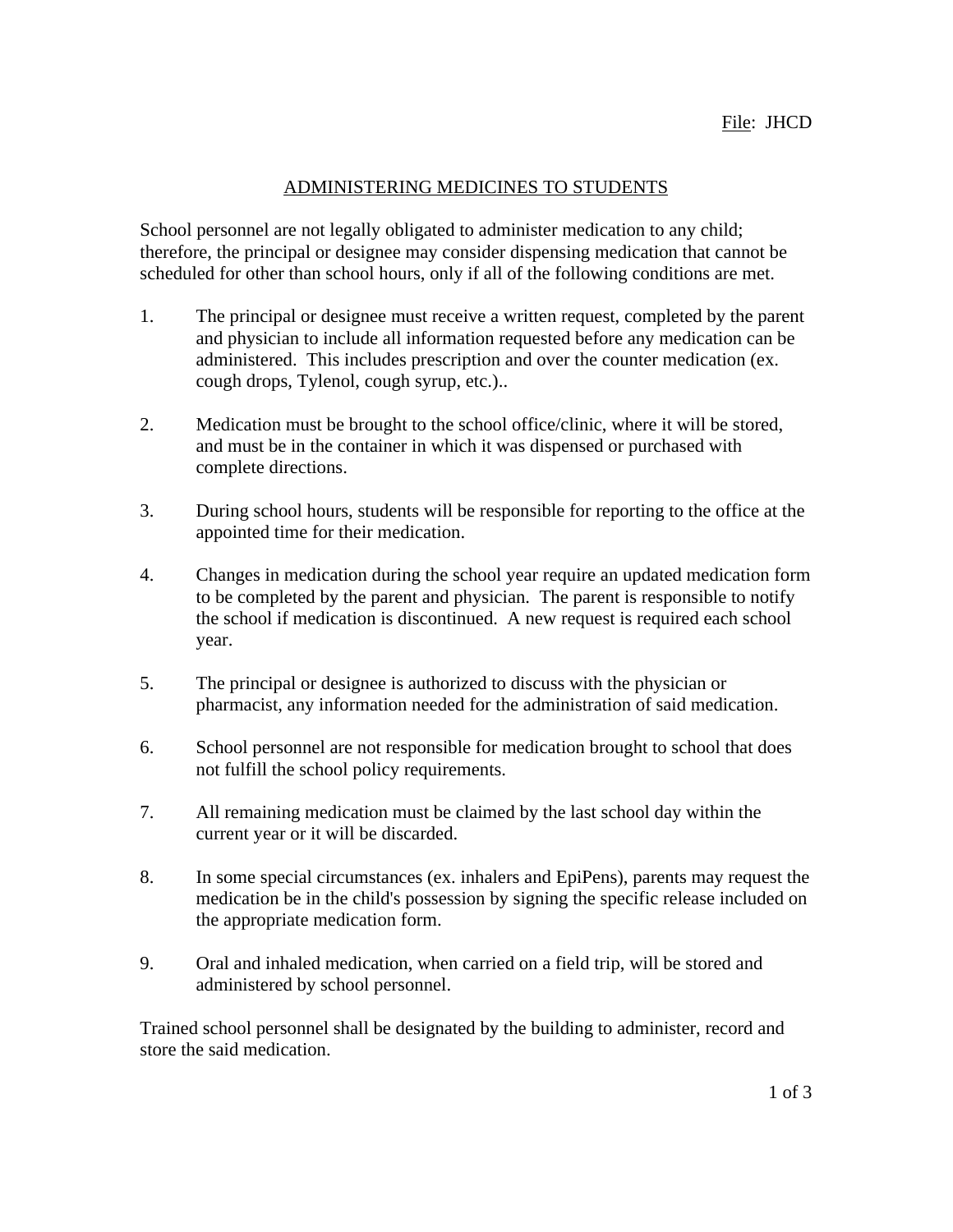## INJECTABLE MEDICATION

School personnel are not legally obligated to administer injectable medication to any child, therefore, the principal or designee may consider dispensing medication only if the following conditions have been met.

1. School nurses are not available in every school. In the absence of the nurse, the child or one of the persons trained by the nurse may give the injection. (Therefore, ONLY an Auto-Injectable medication will be accepted, such as, EpiPen or EpiPen Jr.)

2. The principal or designee must receive written authorization completed by the parent and physician to include all information requested. This must be completed before the medication will be accepted.

3. Medication must be brought to the school office/clinic, where it will be stored unless special permission to do otherwise is granted by the principal or designee. It must be in the container in which it was dispensed, including child's name, date and complete directions.

4. Students will be responsible to report any sting to school personnel and inform them of their possible allergic condition.

5. The principal or designee is authorized to discuss with the physician or pharmacist any information needed for the administration of said medication.

6. The parent will be responsible for replacing medication before the date of expiration.

7. The parent must notify the school, in writing, of any changes concerning this medication. In the event of such a charge a new form completed by the physician and parent will be required.

8. In the event an injection is given, the Emergency Squad will be called.

9. School personnel will not be responsible for medication not claimed at the end of the current school year.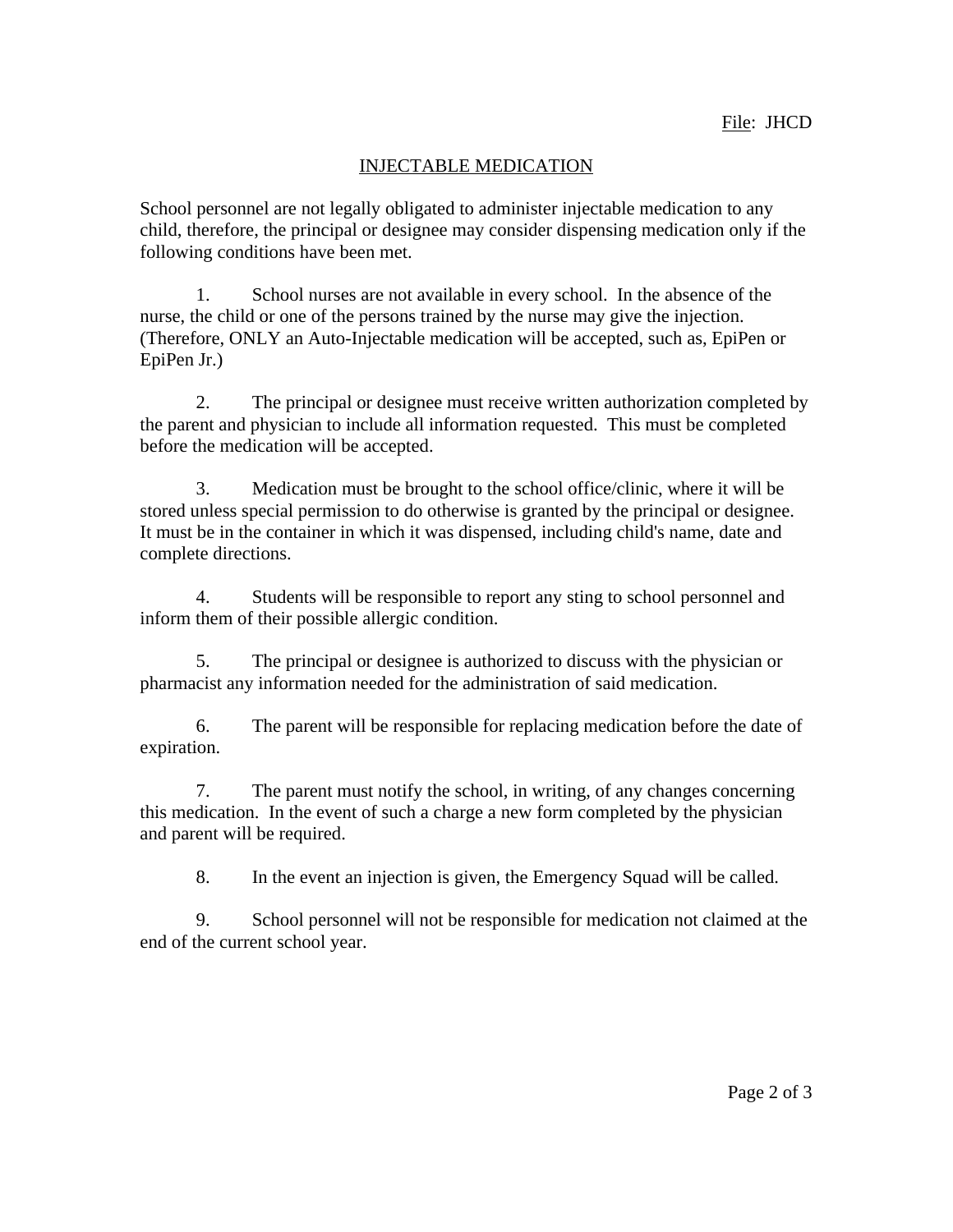# Special Considerations/Privileges

1. Students needing to have medication accessible may carry the EpiPen on the bus. The parent or guardian is responsible for notifying the bus driver and the school principal or school nurse so that specific guidelines for carrying and using the EpiPen can be given to the bus driver and child. The parent assumes the responsibility to have the EpiPen on the bus with the student. The student is not to take the EpiPen from its carrier, unless he/she is stung; the student shall not allow other students to take the EpiPen from its carrier.

2. Parents are responsible for directing walking students, should the student be stung on the way to or from school and not have the EpiPen accessible. Students who must carry the EpiPen with them while walking to/from school must follow the guidelines as outlined in #1 above.

3. In the event of a field trip and the parent wishes the EpiPen to be carried, the parents must indicate to the teacher in writing on that specific field trip permission form. The parent shall provide means for the student to carry the EpiPen (such as a belt pack).

4. If a student needs the EpiPen accessible at school activities outside school hours (sports, etc.) the parent is responsible for contacting the principal and school personnel in charge of that event to make special arrangements.

[Adoption date: January 10, 1989] [Re-adoption date: August 10, 1993] [Re-adoption date: February 13, 1996] [Re-adoption date: July 13, 1999]

LEGAL REFS.: ORC 2305.23; 2305.231 3313.712; 3313.713 OAC 3301-35-03

CROSS REF.: EBBA, First Aid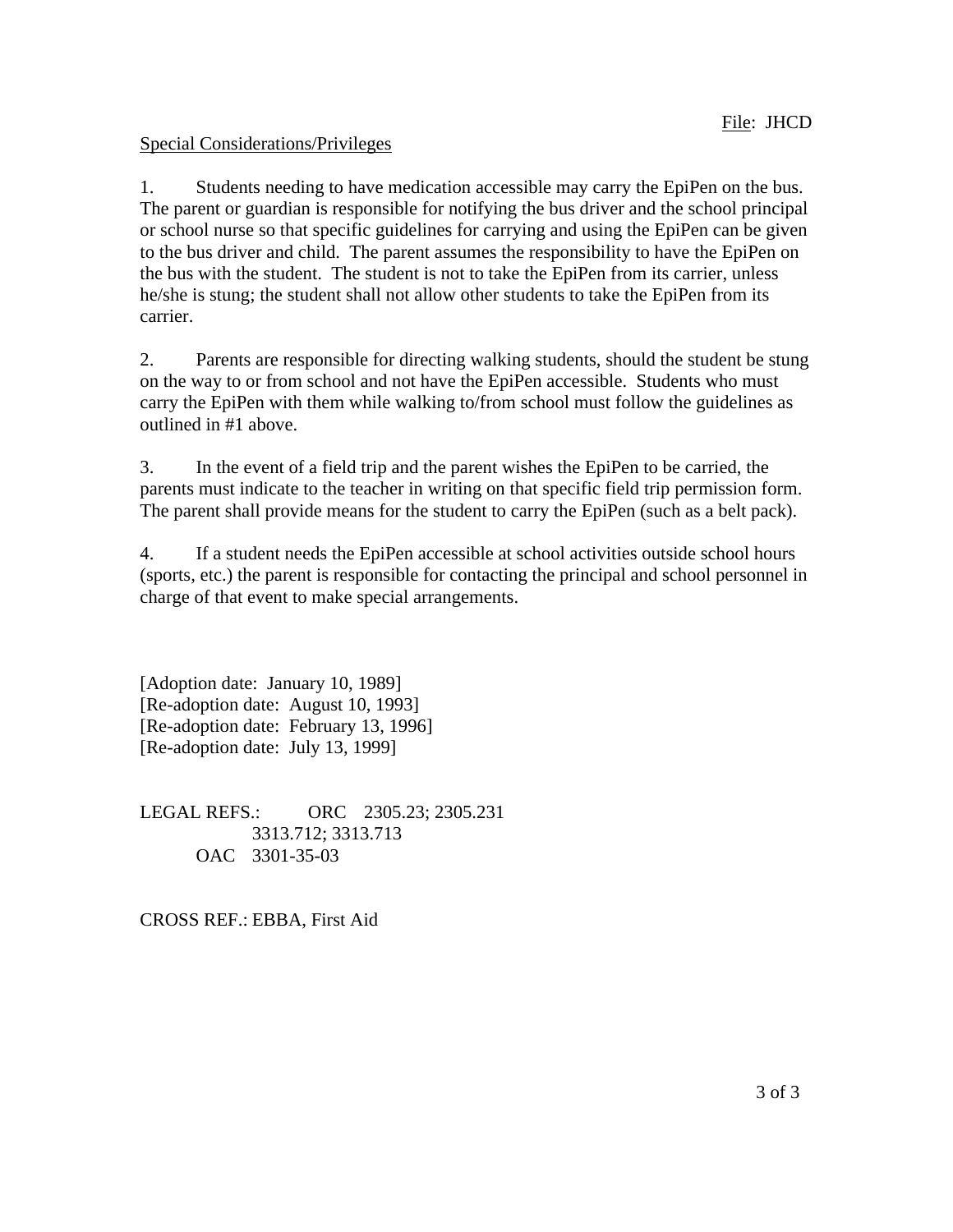### REGULATIONS FOR ADMINISTRATION OF ORAL MEDICATION

School personnel are not legally obligated to administer medication to any child; therefore, the principal or designee may consider dispensing medication that cannot be scheduled for other than school hours, only if all of the following conditions are met.

1. The principal or designee must receive a written request, completed by the parent and physician to include all information requested before any medication can be administered. This includes prescription and over the counter medication (example: cough drops, Tylenol, cough syrup, etc.).

2. Only oral medications or those topical route, including ear and eye drops to be instilled, will be accepted. (Emergency injections for insect sting allergies will be accepted in accordance with the emergency injection policy. The authorization form is available upon request.)

3. Medication must be brought to the school office/clinic, where it will be stored, and must be in the container in which it was dispensed or purchased with complete directions.

4. Parents should give the morning dose at home so the next dose will be during the child's lunch time, if at all possible.

5. Students will be responsible for reporting to the office at the appointed time for their medication.

6. Changes in medication during the school year require an updated medication form to be completed by the parent and physician. The parent is responsible to notify the school if medication is discontinued. A new request is required each school year.

7. The principal or designee is authorized to discuss with the physician or pharmacist, any information needed for the administration of said medication.

8. School personnel are not responsible for medication brought to school that does not fulfill the school policy requirements.

9. All remaining medication must be claimed by the last school day within the current year or it will be discarded.

Trained school personnel shall be designated by the building to administer, record and store the said medication.

[Adoption date: July 13, 1999] *(Revised 12/99 - only slight typographical changes made)* Tecumseh Local School District, New Carlisle, Ohio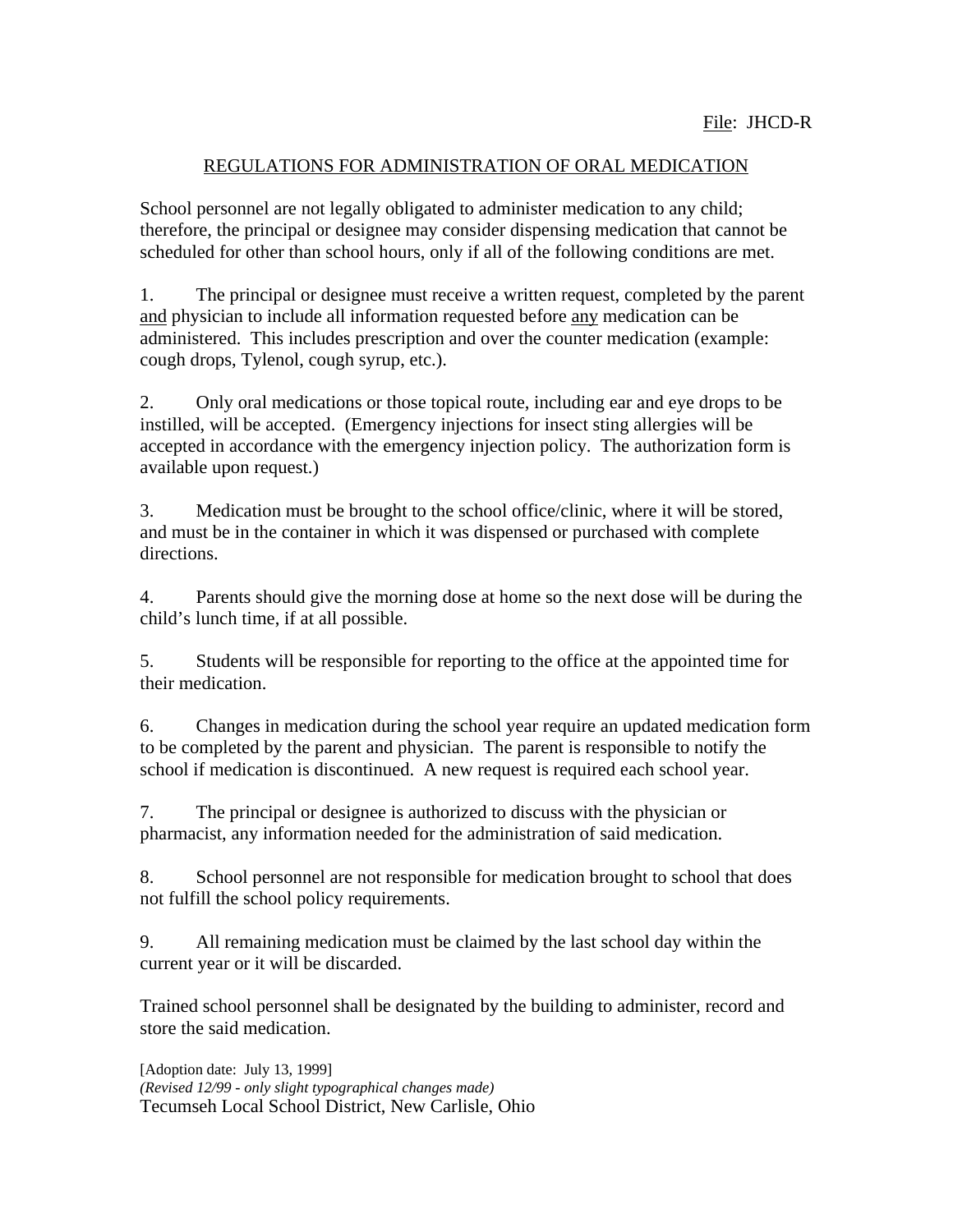#### REGULATIONS FOR ADMINISTRATION OF INJECTABLE MEDICATION FOR EMERGENCIES

School personnel are not legally obligated to administer injectable medication to any child, therefore, the principal or designee may consider dispensing medication only if the following conditions have been met.

1. School nurses are not available in every school. In the absence of the nurse, the child or one of the persons trained by the nurse may give the injection. (Therefore, ONLY an Auto-injectable medication will be accepted, such as EpiPen or EpiPen JR.)

2. The principal or designee must receive written authorization completed by the parent and physician to include all information requested. This must be completed before the medication will be administered.

3. Medication must be brought to the school office/clinic, where it will be stored unless special permission to do otherwise is granted by the principal or designee. It must be in the container in which it was dispensed, including child's name, date and complete directions.

4. Students will be responsible to report any sting to school personnel and inform them of their possible allergic reaction.

5. The principal or designee is authorized to discuss with the physician or pharmacist any information needed for the administration of said medication.

6. The parent will be responsible for replacing medication before the date of expiration.

7. The parent must notify the school, in writing, of any changes concerning this medication. In the event of such a change, a new form completed by the physician and parent will be required. A new request is required each school year.

8. In the event an injection is given, the Emergency Squad will be called.

9. School personnel will not be responsible for medication not claimed at the end of the current school year.

#### Special Consideration/Privileges for Injectable EpiPens

1. Students needing to have medication accessible may carry the EpiPen on the bus. The parent or guardian is responsible for notifying the bus driver and the school principal or school nurse, so that specific guidelines for carrying and using the EpiPen can be given to the bus driver and child. The parent assumes the responsibility to have the EpiPen on the bus with the student. The student is not to take the EpiPen from its carrier, unless an injection is needed; the student shall not allow students to take the EpiPen from its carrier.

2. Parents are responsible for directing walking students, should the student require an injection on the way to or from school and do no have the EpiPen accessible. Students who must carry the EpiPen with them while walking to/from school must follow the guidelines as outline in #1 above.

3. In the event of a field trip and the parent wishes the EpiPen to be carried, the parents must indicate to the teacher in writing on that specific filed trip permission form. The parent shall provide means for the student to carry the EpiPen (such as a belt pack).

4. If a student needs the EpiPen accessible at school activities outside the school hours (sports, etc.), the parent is responsible for contacting the principal and school personnel in charge of that event to make special arrangements.

[Adoption Date: July 13, 1999] [Adoption Date: May 30, 2000] Tecumseh Local School District, New Carlisle, Ohio